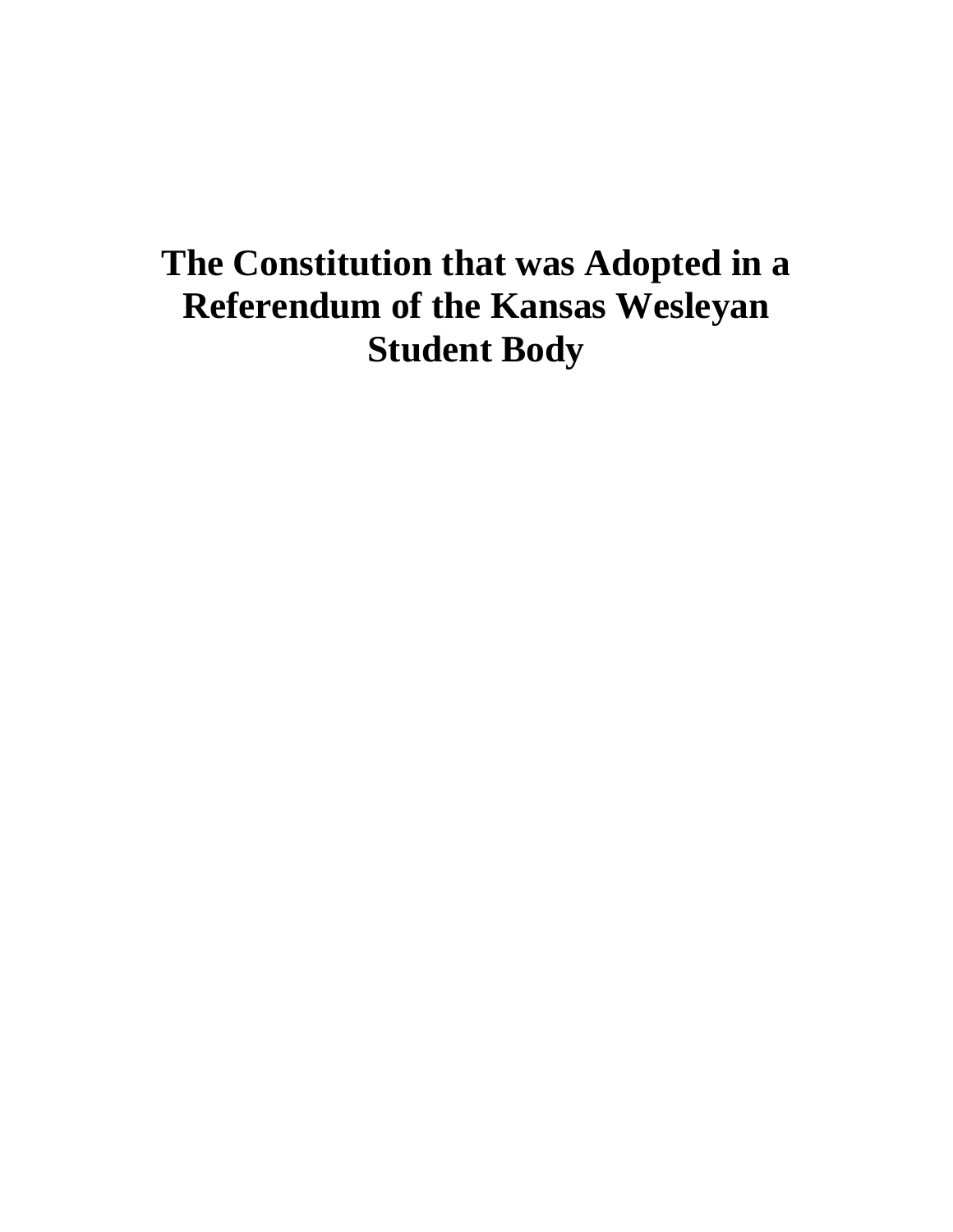## **PREAMBLE**

We the Students of Kansas Wesleyan University, acting with the responsibility entrusted to us by the Board of Trustees of this University, in order to form an effective Student Government Association (SGA), recognizing the need for self-determination, selfreliance, independence of thought and action, and civic leadership development as intrinsic parts of the Liberal Arts Education experience, and wishing to secure the rights and fulfill the responsibilities herein described to ourselves and all ensuing student bodies of this university, do ordain and establish this Constitution for the governance of the Student Body at Kansas Wesleyan University.

## **ARTICLE I**

- **Section 1.** All legislative powers described or inferred by this Constitution shall be reserved to and vested in the Student Senate.
- **Section 2.** Those able to be members of the Student Senate (Senate) shall be composed of representatives from the various Clubs, Athletic Department, Residence Halls (Halls), the four Academic Classes (Classes), Freshman, Sophomore, Junior, and Senior, the Graduate (MBA) students, and any other group involving or affecting students at Kansas Wesleyan University (KWU) who collectively wish to be involved in SGA, provided that same group is primarily composed of KWU Students.
- **Section 3.** Representatives shall be chosen from the groups named above according to and in compliance with the following formulae:
	- 1. Organizations recognized by the Senate shall choose one (1) Senator from among their members to be their representative and to participate in the Senate.
	- 2. The Classes shall choose in the general election set forth in the SGA By-Laws from among their members who qualify based upon college credit hours completed as members of the respective classes one (1) Senator, to be their representative and participate in the Senate.
	- 3. The Athletic Department shall choose from among their members two (2) Senators, one male and one female, to be their representatives and participate in the Senate.
	- 4. One resident from any residence hall or on-campus house/apartment can be the on-campus housing representative and participate in the Senate.
	- 5. Those undergraduate students who live off-campus may choose from among their number, one (1) Senator to be their representative and to participate in the Senate.
	- 6. Those graduate (MBA) students who live on or off-campus may choose from among their number, one (1) Senator to be their representative and to participate in the Senate.
	- 7. In recognition of the importance of the Faculty and Administration of KWU in supporting and empowering the Student Government in fulfilling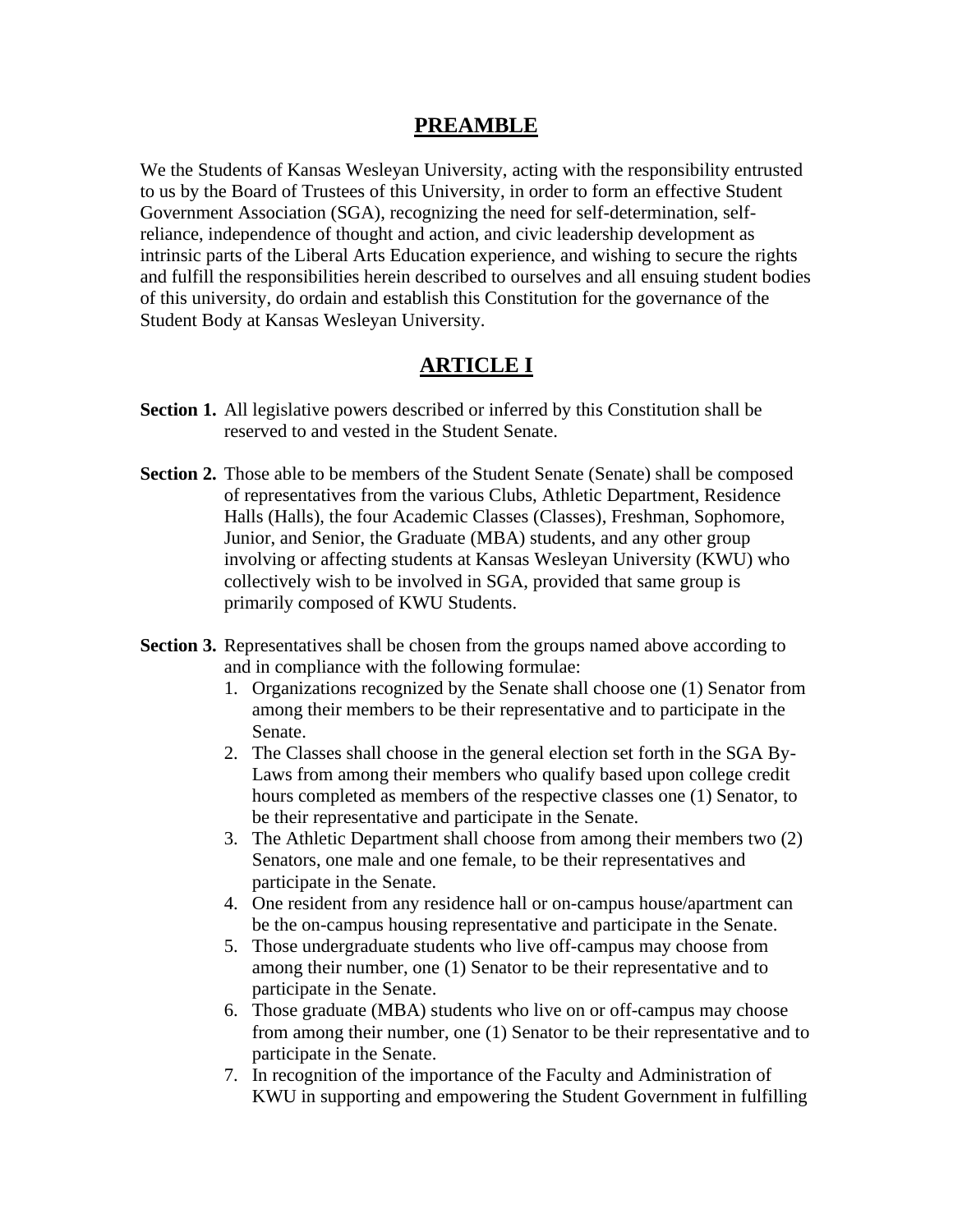its mission, they shall have as their privilege two (2) non-voting seats in the Senate reserved for the representatives of their choice. One representative shall be chosen from the Faculty, the other shall be chosen from the Administration from among those who shall express an interest. These representatives shall be chosen through measures which the Senate shall enumerate.

8. Unless otherwise stipulated, all representatives hereinbefore described shall be chosen from among those Students at KWU who are in good academic standing as set forth by the Registrar of this University.

**Section 4.** The Senate shall have all powers and duties herein set forth:

- 1. To control the distribution of its revenues by bringing forth budget requests to the Senate to be approved by a majority vote and executive committee.
- 2. A budget covering the annually recurring financial obligations of the SGA and such other further amount as the Senate shall propose will be determined by the Vice President of Student Affairs. Said budget shall be presented to the Senate at the first meeting of each academic year.
- 3. To work with the Business Office of KWU to levy and collect an itemized "Student Government Association Allocation," each year for the purpose of generating revenue for the SGA.
- 4. To review and ethically use the budget set forth by the Vice President of Student Affairs wisely.
- 5. To make provisions for the general elections set forth in Article 4, Section 1 provided they do not contradict those provisions specified in the same Article and Section.
- 6. To ensure the right to vote to all students enrolled at KWU in general elections.
- 7. To regulate the intercourse between the various groups comprising SGA provided that such intrusions in the affairs of these groups are necessary, reasonable, and unavoidable.
- 8. To facilitate positive interaction between the Students of KWU and the Administration, Faculty, and Staff of KWU as the students' official elected governing body. The Senate may act as advocate for any individual student or group of students in the event of a dispute among students or between the students and nay KWU faculty, administration, or staff member.
- 9. To approve all SGA Executive appointments and legislation by a majority vote.
- 10. To admit new member groups into the Senate through measures which it shall enumerate.
- 11. Only designated SGA representatives have the right to vote at SGA meetings.
- 12. To make any law, rule, or ordinance both necessary and proper to execute the foregoing powers or facilitate the execution thereof.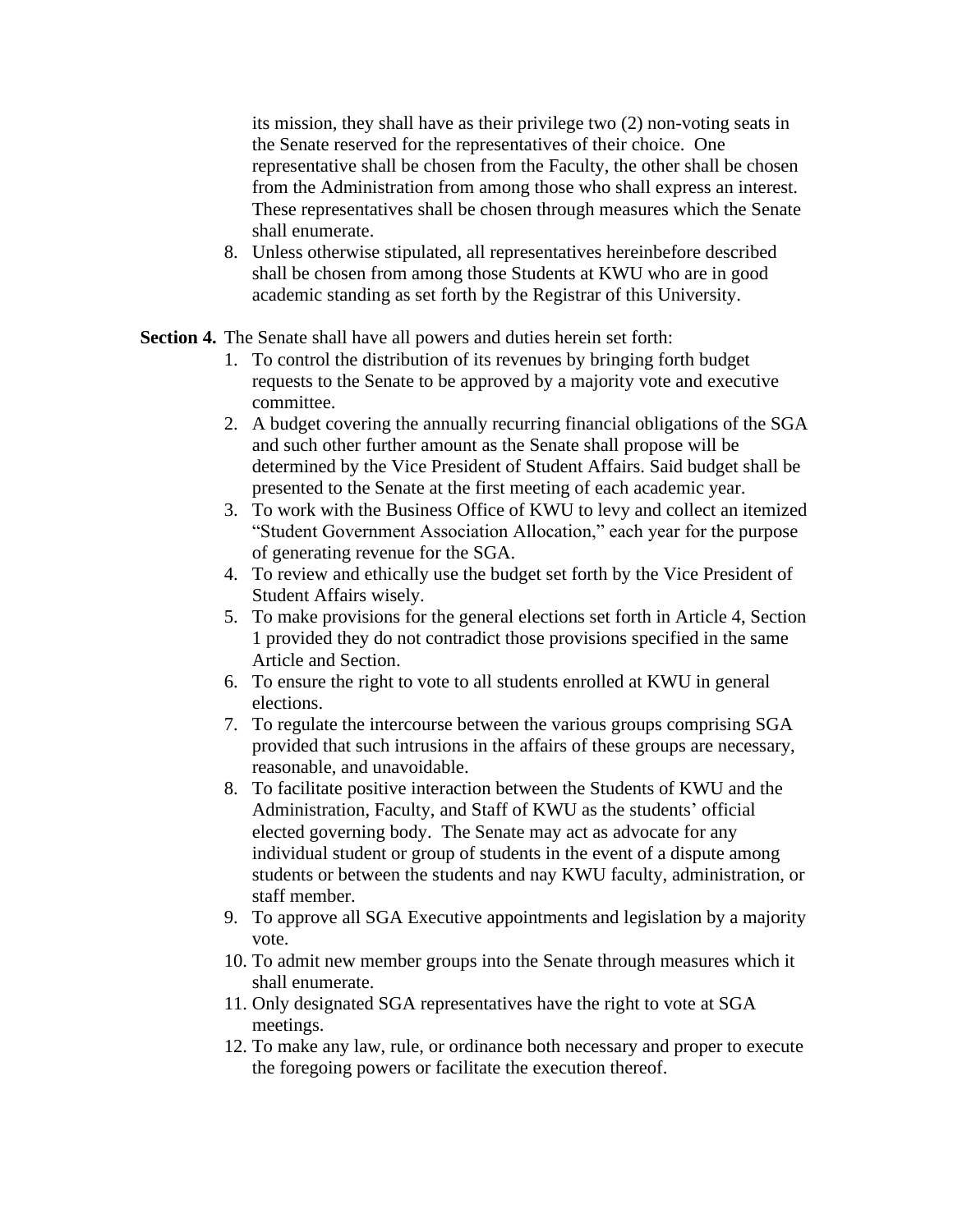- **Section 5.** The Senate shall designate a meeting day for each month of the academic year, to be emailed out to the entire KWU student body, faculty, administration, and staff members. All Senators shall be required to attend the first meeting of the Senate and the Executive branch shall be responsible for scheduling the first meeting with enough advance warning that all Senators will be able to attend. The Senate shall meet at least once a month during an academic year at such day and time as it shall determine, excluding weeks where the designated meeting day is not a regular class day.
- **Section 6.** Any Student selected by his or her constituency to be their Senator shall be subject to the attendance policy of this Senate.
	- 1. All Senators shall be required to be present at any regularly scheduled meeting of the Senate.
	- 2. Any Senator may be excused from attendance in the case of a personal, family, or medical emergency or if participating in a University sponsored event.
	- 3. For Senators: if two meetings are missed that senator is contacted, the club president, and the club advisor will also be contacted. This is to notify that club that their recognition as a Student Government Club is in jeopardy. Another person can be sent from the club to rectify the absences. If the third absence occurs then the club will be removed from the S.G.A. roster and the money allotted to that club will be put into the discretionary fund. In the case of the On-Campus representative, the representative will be contacted and their respective Resident Director of their hall. In the case of other non-traditional organizations; athletic representatives, nontraditional, the Resident Director where they live will be contacted. If representatives are dismissed they can be replaced by anyone willing to. If no one can replace the representative, or more then one person wants the position then S.G.A will vote on someone to replace the position.

For Executive Officers: if one meeting is missed that officer is contacted that their office position is in jeopardy of being lost. If the second absence occurs then that officer will be impeached, and the next person in-line will take over the position. If the next person in-line is unable to take the position then a vote will be taken to fill the position.

**Section 7.** Robert's Rules of order will be followed at all SGA meetings with the discretion of the Executive Committee, as they shall see fit.

## **ARTICLE II**

**Section 1.** All executive powers described or inferred by this Constitution shall be reserved to and vested in the Executive Branch and the Officers thereof; such officers to be chosen in the general election set forth in Article 4, Section 1.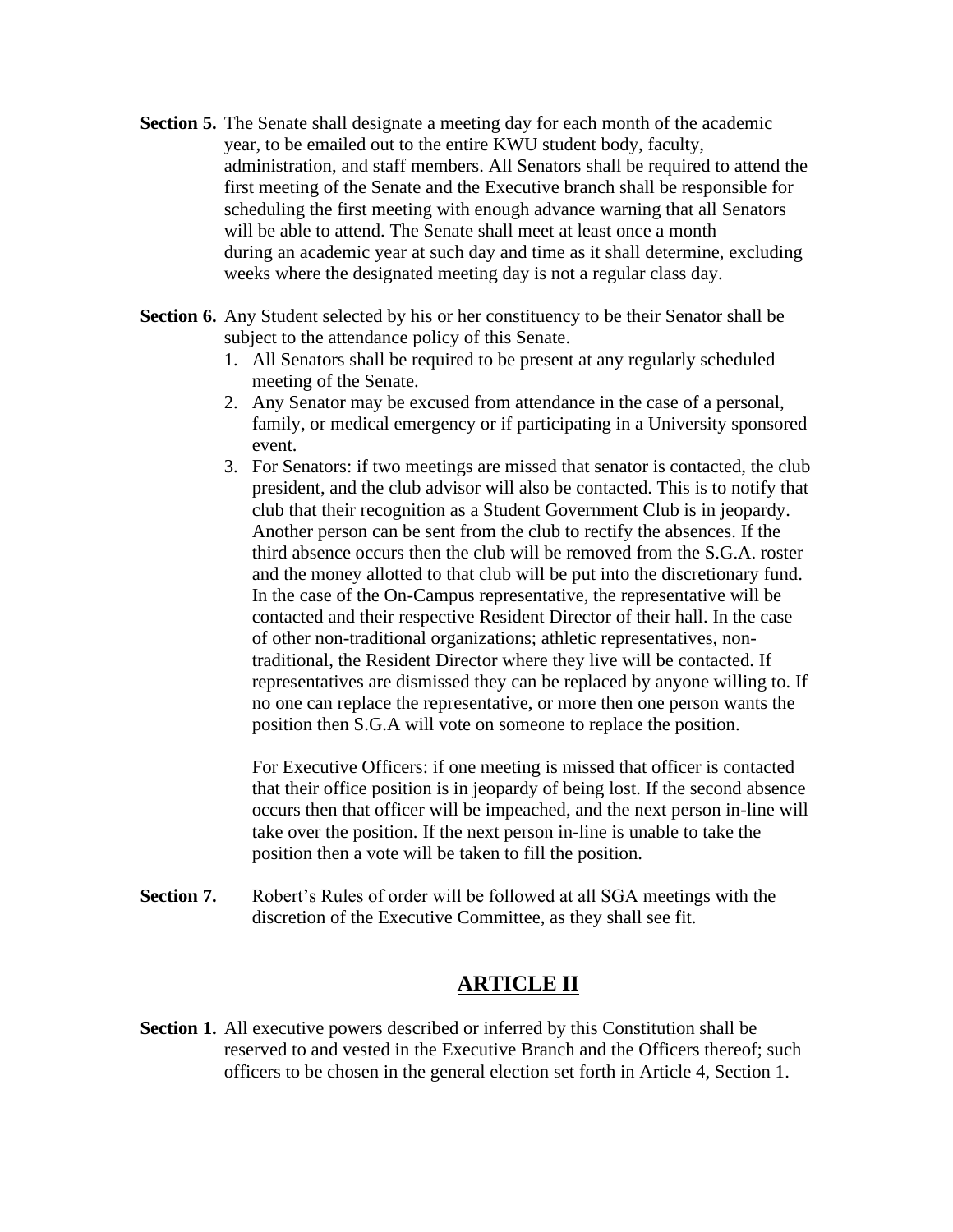- **Section 2.** The Executive Branch shall consist of the following Offices, and the Officers elected to fill these positions shall be non-voting members of the Senate.
	- 1. President
	- 2. Vice-President
	- 3. Treasurer
	- 4. Secretary

Those persons elected to fulfill the Offices enumerated above shall have completed at least two (2) consecutive semesters of full-time academic work at KWU as defined by the Registrar of this University and have maintained a minimum 2.5 GPA.

- **Section 3.** The Office of President shall carry with it the following powers and responsibilities:
	- 1. To approve all legislation passed by the Senate or veto the same. Said veto may be overturned and the legislation become binding upon a vote by two-thirds of the Senate approving the legislation.
	- 2. To fulfill through either personal attendance or appointment all Student representative positions available to the Students of KWU on the various University Committees and those available on the Local, State, and National levels. Appointees shall be responsible from time to time to report on their appointments to the Senate.
	- 3. To convene the Senate in the case of emergency where and when the President shall determine necessary and reasonable.
	- 4. To make such Executive Order as is not inconsistent with principles and purposes of this Constitution; such Order to be subject to the recall of the Senate by a majority vote.
- **Section 4.** The Office of Vice-President shall carry with it the following powers and responsibilities:
	- 1. To fulfill the Office of President in the event the President is incapacitated or otherwise unavailable to fulfill his or her office and to assist both the President and the Treasurer in the execution of their Offices.
	- 2. To oversee the execution of all legislation properly passed by the SGA.
- **Section 5.** The Office of Treasurer shall carry with it the following powers and responsibilities:
	- 1. To approve the budget given by the Vice President of Student Affairs and to account for/update the club allocations and discretionary funds as they pertain to existing revenues of SGA.
	- 2. To advise the President and the Senate in all financial matters before SGA.
	- 3. To fulfill the Office of Vice-President in the event that Officer is incapacitated or otherwise unavailable to fulfill his or her Office.
	- 4. To execute all appropriations as voted on by the Senate, guidelines for which are set forth in Article 1, Section 4, Subsection 9 and Article 2, Section 3, Subsection 1, granted there is approval by the Executive Committee.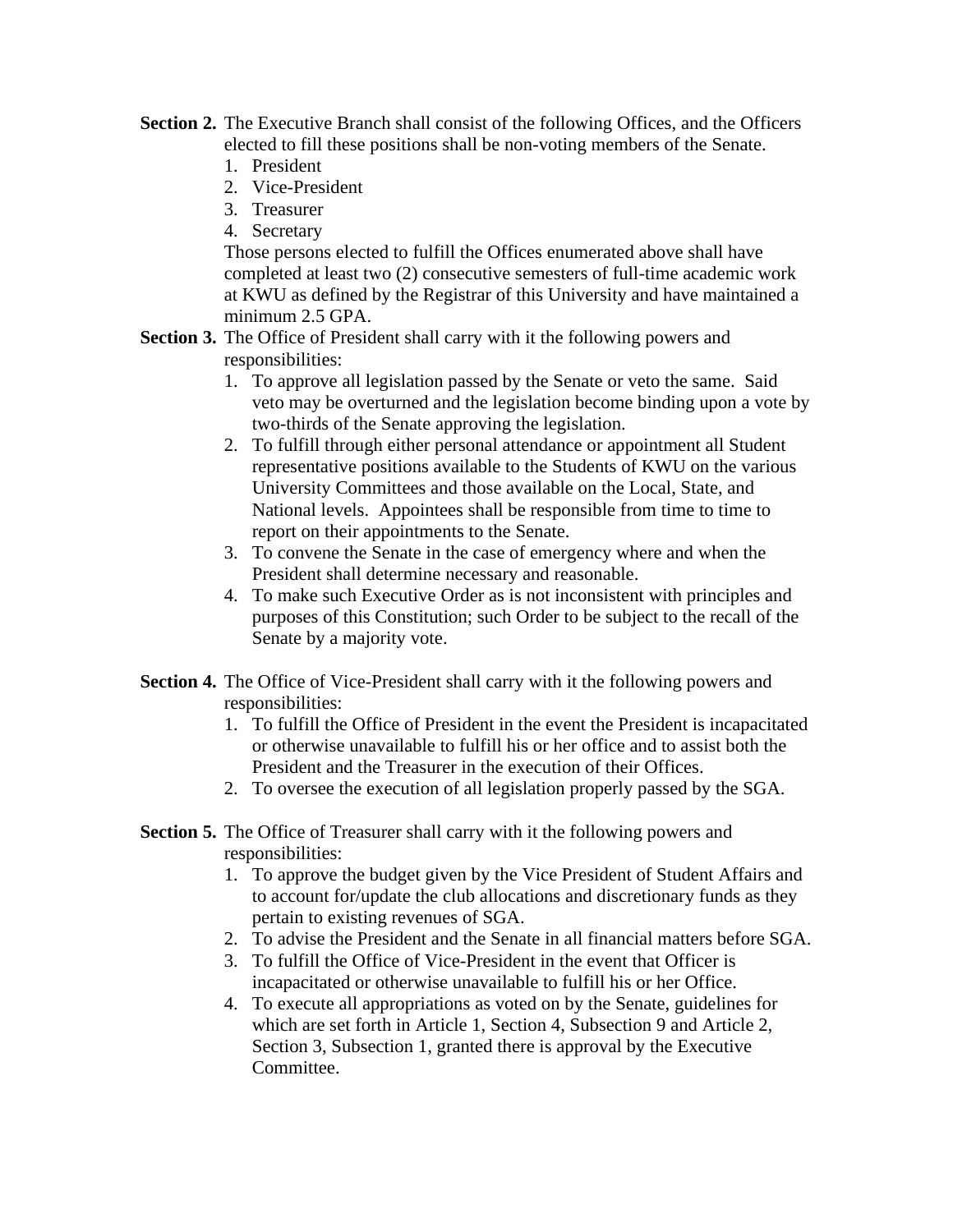- **Section 6.** If all 4 Executive Officers (President, Vice President, Treasurer, and Secretary) are absent reschedule the meeting.
- **Section 7.** Impeachment of Executive Officers:
	- 1. If an executive officer is to be removed from office, the senate must give the office reason for their removal. The officer is removed from the office by a two-third majority vote. After an officer is impeached the next person in-line takes over the office. If the next person in-line is unable to take the position then a vote will be taken to fill the position.

#### **ARTICLE III**

- **Section 1.** The Student Conduct Board, as set forth in the Faculty Handbook of KWU, shall serve as the main Judicial Board of SGA.
- **Section 2.** The President shall be responsible for filling the committee seats through appointment as set forth in Article 2, Section 3, Subsection 2.
- **Section 3.** The Senate may create such other judicial committees from among its members as shall from time to time be necessary.

## **ARTICLE IV**

- **Section 1.** The term of each Office referencing shall be one (1) year for the Offices elected in the spring, beginning and consisting of the calendar months of May, June, July, August, September, October, November, December, January, February, March, April, and May of the next year. The winner of each contested Office or Representative position shall be the candidate with a plurality of the popular vote, excluding the CAB Chair which will be appointed by the CAB Faculty representative and others as outlined in Article V, Section 4.
- **Section 2.** If not otherwise stated by the Senate, the General Election shall be held no later than the last week of January, or the week of the first SGA meeting of the second semester, whichever is earlier. All Officers elected at that time shall start their shadowing of the current officers until the last SGA meeting of the semester, where they will be inducted and assume their roles.
- **Section 3.** All other provisions for the general election are to be made by the Senate as set forth in Article 1, Section 4, Subsection 5.

## **ARTICLE V**

**Section 1.** All activities offered by SGA shall be coordinated, led, and administered through the Coyote Activities Board (CAB).